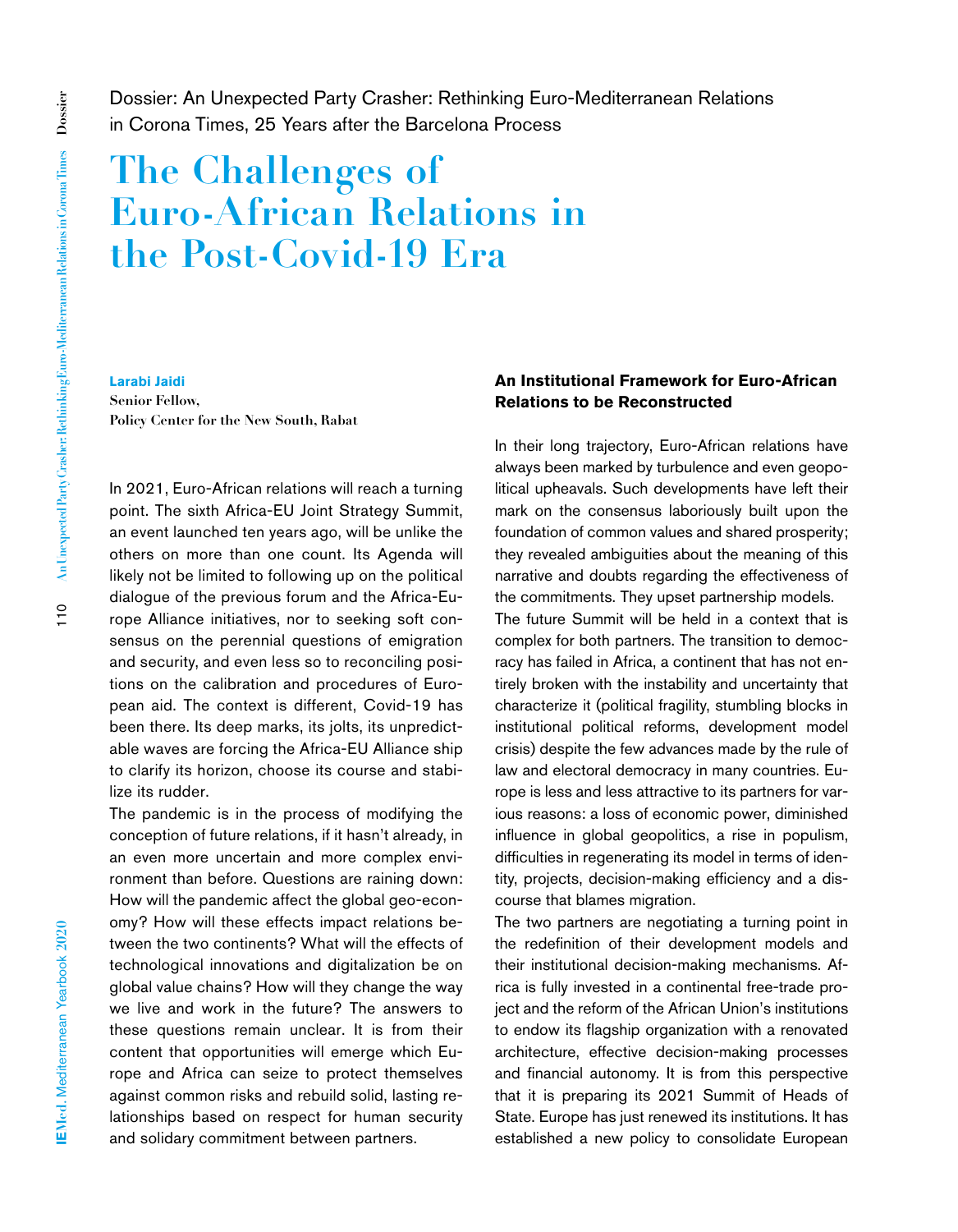unity around a desire for geopolitical repositioning and a development strategy focused on the technological and industrial future of a green Europe. In the struggle against the ravages of Covid-19, it has adopted an ambitious and innovative recovery plan through its financial solidarity mechanisms. In this dynamic, the Commission has proposed a new global framework for the future partnership with Africa which emphasizes five key areas: ecological transition and access to energy, digital transformation, growth and sustainable jobs, peace and governance, migration and mobility. The new strategy cuts across areas of concern for Africa, but the common objectives remain to be specified and the means to achieve them should be defined through in-depth dialogue within a logic of co-decision.

The Commission has proposed a new global framework for the future partnership with Africa which emphasizes five key areas: ecological transition and access to energy, digital transformation, growth and sustainable jobs, peace and governance, migration and mobility

Today the European Union (EU) has three different frameworks to organize cooperation with Africa: the European Neighbourhood Policy (ENP) for North African countries, the Cotonou Agreement with the African, Caribbean and Pacific Group of States (ACP), and the Joint Africa-EU Strategy (JAES), whose first summit was held in 2000. The final goal of these initiatives is the same overall: "to turn Africa into an area of co-operation and shared prosperity, of democracy and peace." The existence of these three frameworks creates certain confusion, or even the impression of counterproductive redundancy.

For the moment, assessment of the partnership is nuanced. Its limits are the subject of pressing concerns expressed by both partners. The five Europe-Africa Summits successively held since the Joint Strategy was launched have not been commensurate with the founding principles (balanced

partnership) nor truly made much progress towards attaining the fundamental goals announced (shared prosperity). These summits have not kept all their promises, in particular with regard to Africa. The programmes and actions initiated in their wake have not seized all the opportunities to adjust the asymmetry of relations between the two continents and improve the well-being of African populations.

The turbulence of the international environment, and the economic and financial crises evoke the chronic instability of relations between the two partners. The migratory issue and political conflicts focalize Europe's attention. The prolongment of the post-Cotonou negotiation period, the slowing of the Euro-Mediterranean dynamic, the uncertainties on the future of the new ENP, and the deliberations in preparation for the sixth Africa-EU Summit reveal differences in the vision and scale of priorities, as well as the vacuity of the principles of shared prosperity, adherence to a common vision, and joint management of issues and challenges.

The Cotonou Agreement will be reviewed and presumably renewed after the protracted negotiations. In a Mediterranean consisting of two vast geopolitical ensembles (Western and Eastern), with diverging situations and evolutions, the African Mediterranean countries (Morocco, Algeria, Tunisia, Libya, Egypt) and Europe demand a proximity that calls for determined commitment to a new "South Mediterranean neighbourhood" policy. The Union for the Mediterranean (UfM), a project intended to lend new life to the Barcelona Process, has been harmed by divisions within Europe, the Israeli-Palestinian conflict and the failure of the Arab Spring movements. The 5+5 Dialogue remains a pertinent forum which requires strong initiatives to make it a political hub of cooperation in the western Mediterranean.

This institutional imbroglio results in a partnership dynamic handicapped by the existence of significant overlap, and a lack of consistency, coordination and complementarity in the vision, mobilization and allocation of resources. Plural Africa and northern and Mediterranean Europe do not speak with one voice, neither regarding their common interests nor their shared concerns, and even less so regarding the portrayal of their interests to other powers and the international community. Once considered viable, the scheme of institutional review of relations by establishing a continent-to-continent framework has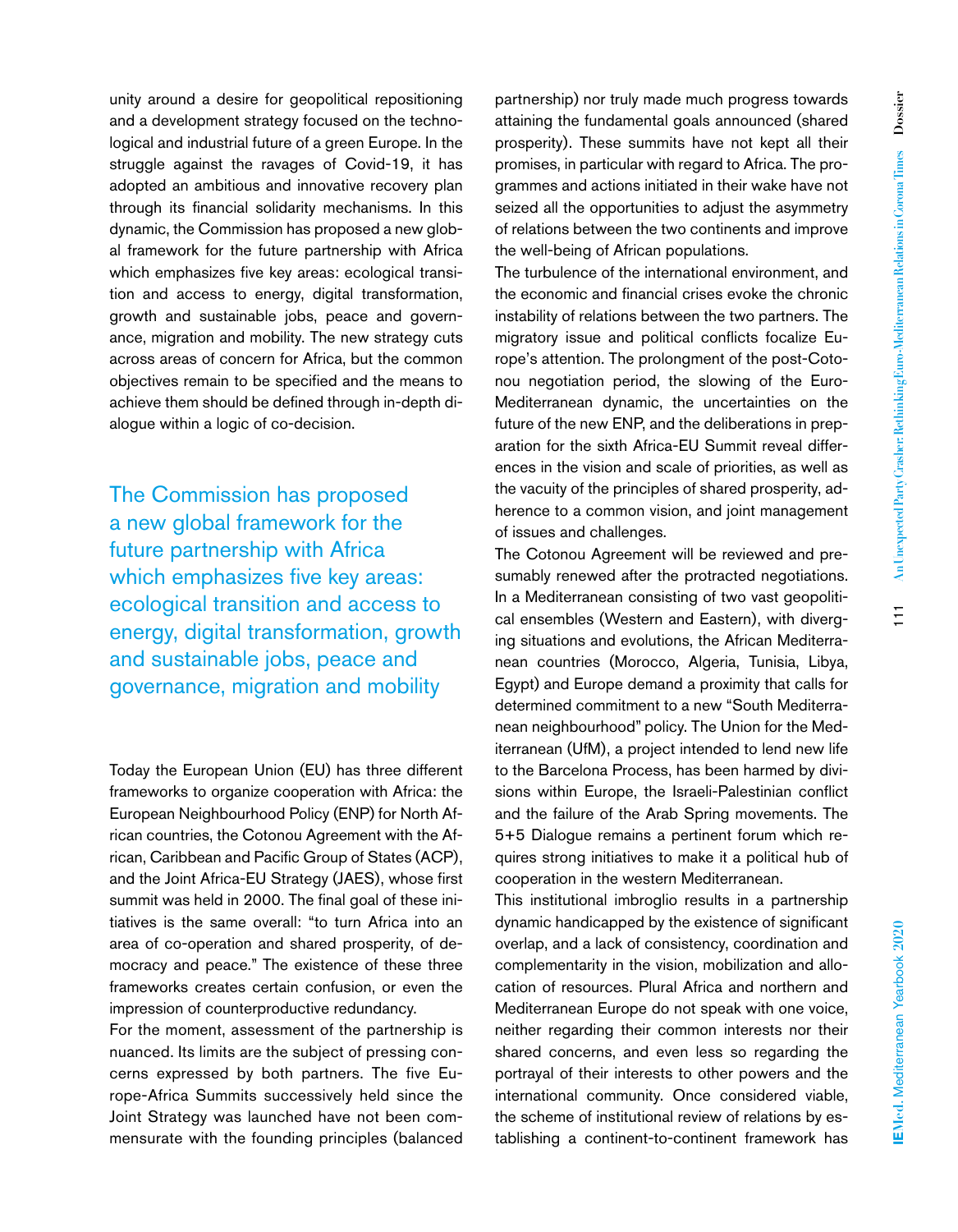encountered resistance from both sides and no longer seems to have the support of stakeholders.

In an international world that is increasingly complex and shaken by pressing issues, the frameworks of EU-Africa relations must be revised. This revision will take time. In any case, the two partners have an obligation to obtain results in establishing a constructive partnership despite the diversity of their respective viewpoints on adequate institutional support. Moreover, today one must think of mechanisms for making the points of view held by the various existing frameworks converge, as well as a new approach to the shared priorities of plural Africa in the face of the effects of Covid-19 and the risks of a resurgence of health crises of this magnitude, which would put the common strategic interests of the two continents under tension.

The definition of a common vision will not do without reflection on the mode and location for building a unity of view which has thus far been hampered by the specific logics of relations maintained in cooperation spaces that are either too vast or too small to allow "structured and convergent cooperation" on a continental scale. The existing frameworks should be adapted to current-day challenges. This process entails a joint political will, but above all, "South-South decompartmentalization," namely through integration of the economies of North African countries along the south shore amongst themselves, and the settling of conflicts detrimental to the Maghreb. This integration dynamic is difficult, but it is the two partners' role to foster it, creating a new neighbourhood strategy and a new model for Euro-African relations going beyond the old representations and strategies, which have become unsuitable for today's challenges.

The frameworks and tools of this partnership should be adjusted and articulated: today, in a Europe where there are multiple skill levels, in an Africa where South-South seeks to strengthen its ties, the North and South-shore western Mediterranean countries more involved due to their geographic proximity must be active, not only in their own relations, but also with the other African countries in order to convince their partners that the future of Europe will be played out in Africa and that Africa has privileged relations of proximity with Europe. In this way, the contours of a "major North-South region" could be drawn, made up of Europe, the Mediterranean, the Maghreb and Africa in general, which would weigh in on the future of globalization. For it would allow the resources of northern and southern countries to be combined in everyone's interest. This is the preliminary condition for Europe, the Maghreb and Africa to give substance to a vision and a converging strategy in a dynamic conducive to effective responses to their common challenges.

It is primarily the responsibility of Africa to design an institutional framework of coordination that would enable its different regions, its communities and economic groupings, and its continental organization to make clear a common vision of multidimensional relations with Europe

At the continental level, it is primarily the responsibility of Africa to design an institutional framework of coordination that would enable its different regions (North, West, Centre, East), its communities and economic groupings, and its continental organization to make clear a common vision of multidimensional relations with Europe, broken down into clearly stated priorities. The Joint Summit of Heads of State is today a simple forum for political dialogue, which, however important it may be, is not a place for the emergence of programmes and projects with a strong impact on the major issues of the partnership between the two continents.

#### **Covid-19 and Its Challenges**

Africa is still relatively unaffected by the virus. Various factors have contributed to this: the relative youth of the African population, and the early nature of the measures taken by African states are factors that have most likely had a positive effect. The relative efficiency of African coordination since the onset of the crisis has also played a positive role, even if the African Union does not yet have the capabili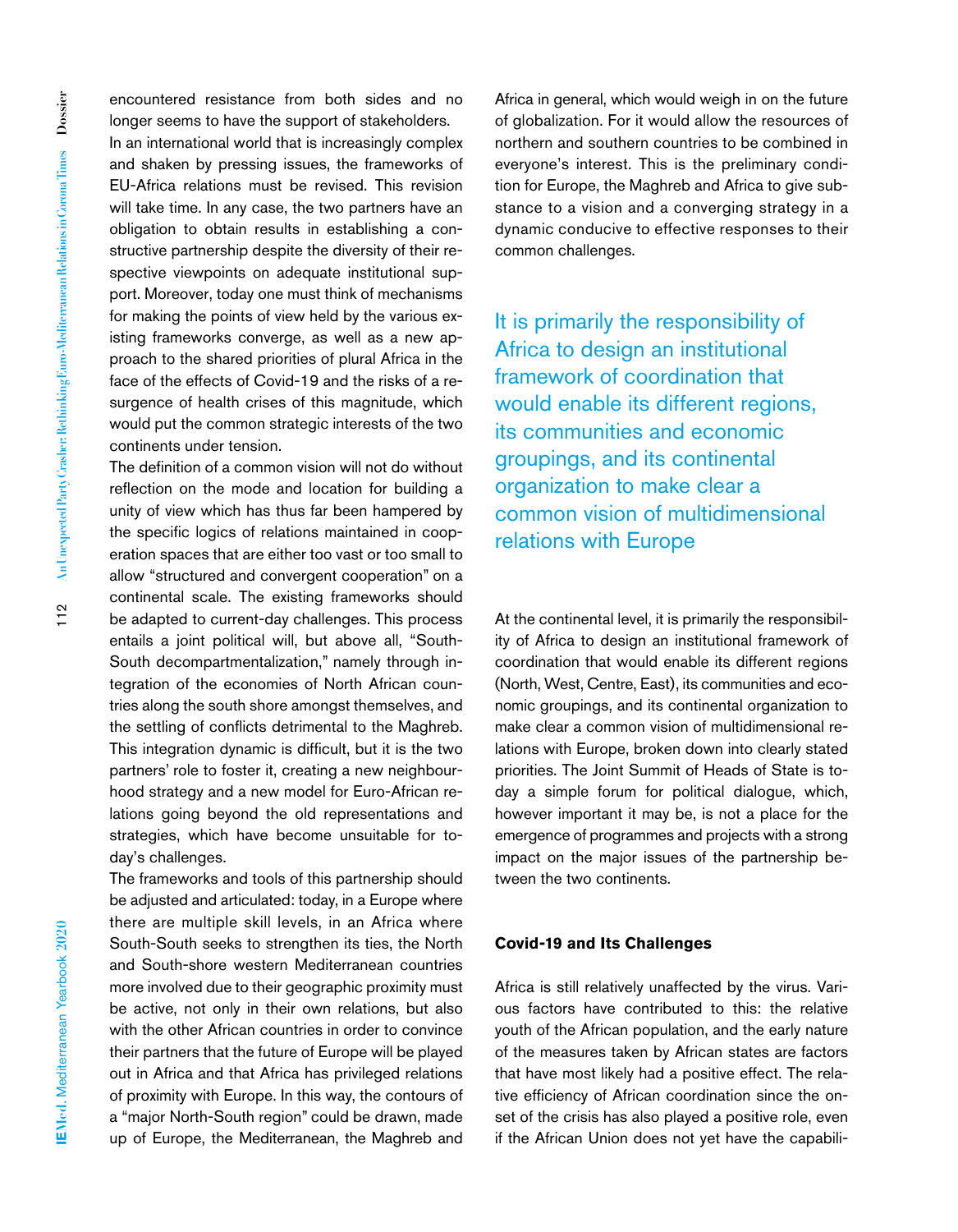ties and prerogatives for common action to match that of the  $EU$ <sup>1</sup> In any case, the significant presence of co-morbidities, the difficulty in enforcing social distancing measures, the population's high mobility, and the concentration of a large part of the population in overcrowded and poorly equipped areas vulnerable to the spread of diseases (nearly 43.5% of the total population of Africa live in urban areas) mean that the prolongation of contamination curves could lead to a critical situation.

Even if the propagation of Covid-19 was successfully stopped, the disease would still entail economic damage. The price of oil, representing 40% of African exports, has fallen by half, and other major exports such as textiles, tourism and flowers, have plummeted. The impact on African economies could be a slowdown in growth estimated at between1.8% and 2.6% in 2020. According to World Bank estimates, Covid-19 will push at least 5 to 29 million people below the extreme poverty line of \$1.90 a day. The probability of vulnerable households falling into transient poverty has risen by 17.1%, that of their remaining in poverty for a decade or more has increased by 4.2%, and the probability of them moving out of poverty has decreased by 5.9%. Healthcare systems in African countries are weaker than those in other regions of the world, with fewer hospital beds, intensive care units and health professionals than elsewhere.

To respond to health emergencies, establish social security schemes for the most vulnerable, protect jobs and sustain economic activity, Africa would need a fiscal stimulus of at least \$100 billion (UNECA). Its limited scope for action risks being crippled by three major problems: high debt-to-GDP ratios; budget deficits; and borrowing costs. Africa will need innovative financing mechanisms: a debt moratorium, better access to emergency financing mechanisms, and credit lines for economic recovery and social regulation.

Europe has injected thousands of billions of dollars into its Covid-19 programmes on health, social safety nets and economic recovery. Despite all the difficulties, the last European Summit succeeded in

drawing up a solidarity-based recovery plan. Europe has made the Green Pact its priority. It wishes to make it a source of inspiration for the success of its co-operation relations. The challenge of the Green Pact is to adopt decisions over the coming years that will make it possible to achieve radical change in the organization of societies, i.e. to change the way we live, move around, produce or consume. Virtually all sectors of activity are concerned: trade, energy, transport, industry, agriculture, finance, construction, food, tourism, digital, etc.

The coronavirus crisis is not just a health, economic and social crisis; it is a geopolitical issue that challenges the current relations between the two continents

European and African economies are interconnected. United in action, they must fight the pandemic together. However, the coronavirus crisis is not just a health, economic and social crisis; it is a geopolitical issue that challenges the current relations between the two continents. Whereas the pandemic is mobilizing minds on health, economic and social issues, it does not make the other crises (climate, migration, stability, peace and security) disappear, and may even aggravate them. The crisis is likely to accentuate current developments: tensions within Europe; Sino-American rivalry, particularly the deployment of the Silk Road; the return of Russia to the Mediterranean; and the rise of regional powers (Turkey, Gulf countries) in North and East Africa to advance their own interests. Localized threats and disasters (the expansion of Islamist radicalism beyond the Sahel zone, the fragmentation of the Maghreb, African pre- and post-election conflicts) are likely to increase in scale under the effect of Covid-19 and have serious regional or continental consequences. The health crisis makes it more im-

<sup>&</sup>lt;sup>1</sup> For example, the joint initiatives taken in the various African economic communities, in particular the Economic Community of West African States (ECOWAS), the Southern African Development Community (SADC), the Economic Community of Central African States (ECCAS), the Intergovernmental Authority on Development (IGAD), and the East African Community (EAC) or the Co-operation launched by the African Union's Centre for Disease Control and Prevention (Africa CDC), …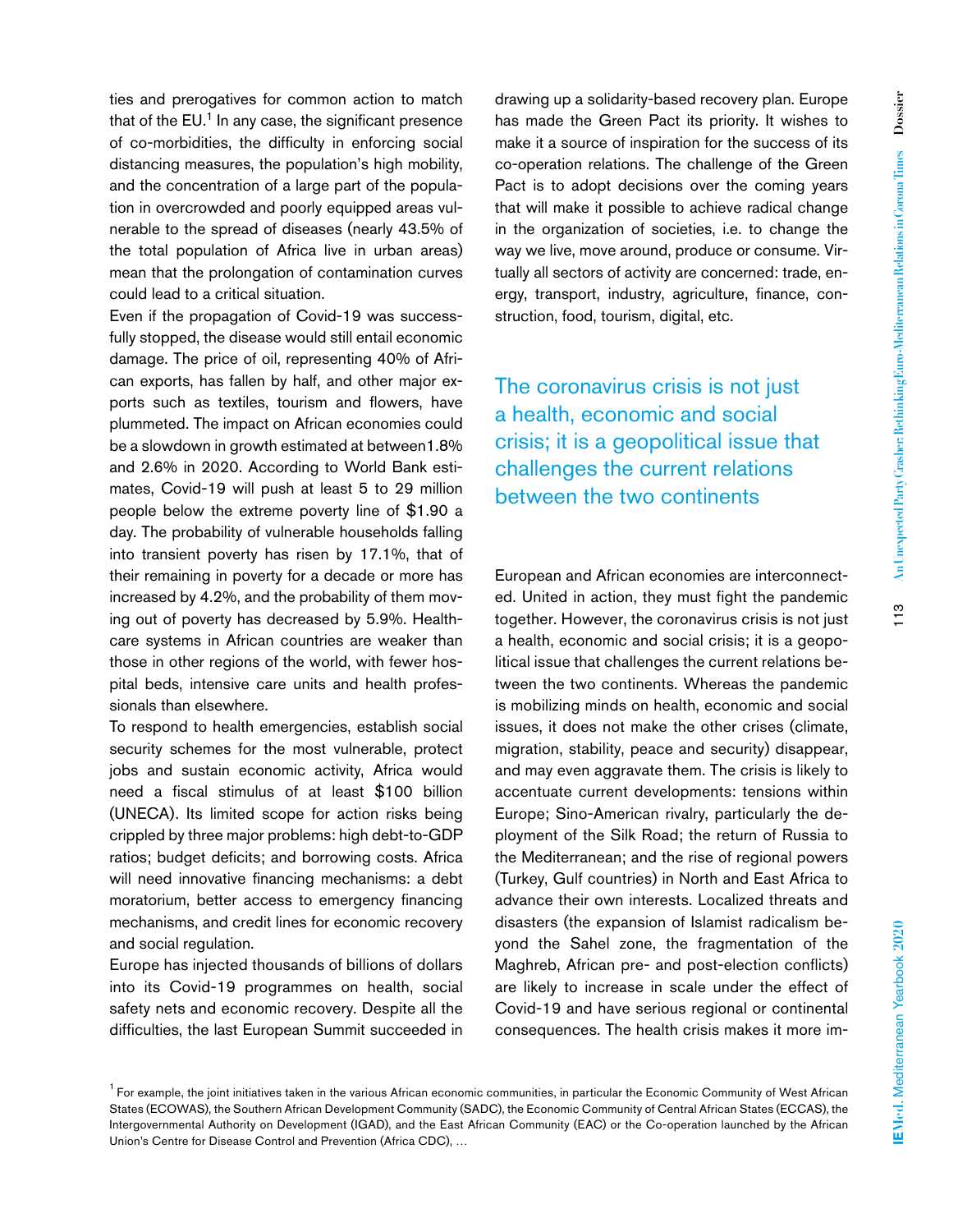perative than ever for Europe and Africa to strengthen their own strategic autonomy.

The health crisis calls for a united, solidary and massive response by states on the two continents. Europe and Africa should not only act together, but also raise awareness of the focal points of their mutual interests and strengthen their strategic autonomy, taking into account the multiple dimensions of this notion. It is the credibility of the partnership in the eyes of the citizens of the two continents that is at stake, with the risk of fuelling centrifugal forces which, as we have already seen with Brexit, could have concrete effects not only in human and economic terms, but also from a geopolitical standpoint.

#### **Issues of the Immediate Future**

The crisis associated with the coronavirus pandemic should lead Europe and Africa to in-depth reflection on the principles of human security, balanced interdependence and, ultimately, solidarity. These principles should become the two partners' joint compass. Human security is now an essential dimension of international security. States have had to deal with the pandemic and protect their populations. Considering the global risks, human security is by nature a solidary security, which should combine the responsible exercise of sovereignty with cooperative and functional multilateralism. It cannot be left solely to the versatile or neglectful unilateralism of states.

Thus, at a time when the world is experiencing a deep crisis, particularly due to the probable impact of Covid-19, the objective of ensuring human security for populations offers the Euro-African partnership new fields of action. While the approach to human security remains the sole responsibility of each state, whether in Europe or Africa, a common concern seems to be developing – despite the great diversity of risk perceptions and the heterogeneity of the responses adopted – on the re-emergence of the imperatives of social resilience (health, food security, climate/environment, value creation, mobility) which should provide more input than before into cooperation policies between the two partners.

The notion of security as the traditional keystone of foreign and defence policy will probably also have to be extended to other areas that refer to strategic production: whether in the health sector (drugs, medical equipment, etc.) or in other sectors of vital importance (food, energy, telecommunications, etc.). Neither continent can afford to be unsustainably dependent on distant sources of supply in sectors and activities linked to the "economy of life," especially during major crises.

The commitment to human security expressed by European and African institutions, should accelerate the implementation of flagship programmes that create the conditions and incentives to progressively redress the unbalanced economic interdependence

The commitment to human security expressed by European and African institutions and by political leaders on both continents should accelerate the implementation of flagship programmes that create the conditions and incentives to progressively redress the unbalanced economic interdependence of the two continents maintained by dysfunctional global trade and investment, the most striking manifestation of which is highlighted today by the lack of self-sufficiency in medical goods and services.

At a time when the International Community will have to reach new agreements on climate change, world trade and development financing, the two continents have an interest in defining their common ground in international negotiations that will have a profound impact on Euro-African relations.

#### *Health Security*

Africa is currently the continent on which health indicators remain the most worrying. Access to global aid for health is complex due to its mobilization through new financing mechanisms. Africa wishes to act to "strengthen health systems by allocating the necessary human and financial resources." In this context, in parallel with efforts to support Afri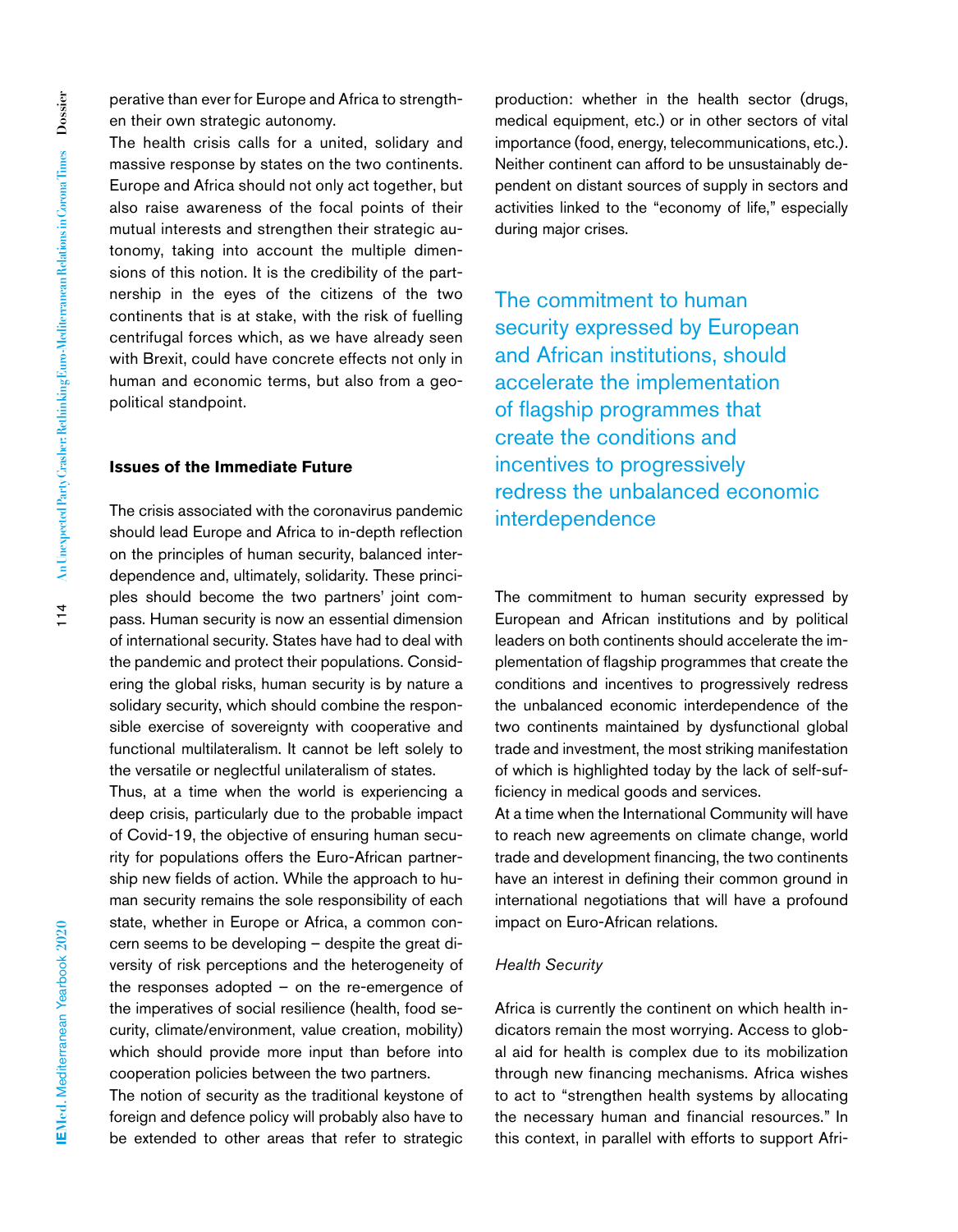can countries in the health crisis, it seems necessary to put the strengthening of health systems back at the forefront (through state investment and the involvement of development banks) and to develop a new public/private financing framework that is sustainable in the long term. Major action must be taken against the growing scourge of counterfeit medical products and falsified medicines, which pose a serious threat to public health. This ongoing commitment needs to be reinforced by co-operation that is more focussed on developing health infrastructure and strengthening the capacities and competencies of institutions and authorities in charge of responding to persistent health and demographic challenges.

The Partnership will be tested in its support for the promotion of accessible, sustainable, resilient and quality national health systems to achieve universal health coverage and support health programmes. It is imperative to take into account African specificities to provide an adequate response to the shortcomings of African health systems. In particular, it is essential to develop community-based epidemiological surveillance networks that complement health systems.

#### *Food Security*

Food and, more broadly, food systems (all the actors and activities that contribute to feeding human beings) are today at the crossroads of major and highly interdependent health, ecological and economic challenges that must be addressed systematically, through what some call the "food-health-environment-agriculture nexus."

Food security is a recurrent theme in several strands of the Sustainable Development Goals (SDGs) process taken up at African Union (AU) summits. Covid-19 has raised the profile of agriculture as an African priority and highlighted the interconnections between food security, nutrition and sustainable agriculture. It provides an opportunity to pay greater attention to food and food security and to shift prevailing agricultural models towards less productionintensive farming systems, enhancing the potential of family farming and giving preference to shorter, closer and better-connected urban concentrations. The roadmap approved by both sides provides guidance to the new EU leaders on how Europe can support Africa in achieving its ambitions for nutrition and food security, especially through the AU's Comprehensive Africa Agriculture Development Programme (CAADP). The sustainability of food systems, insofar as the need to use resources sustainably (e.g. water, land and forests), improve agricultural value chains and reduce food wastage. Exchanges between the two partners on the potential of agro-ecology, agroforestry and intelligent agriculture are recurrent, but they get bogged down in discourse on the technical, political and investment conditions necessary for the advent of sustainable agriculture, to the detriment of real progress.

#### *Energy and Climate Change*

Africa is at the forefront of the world's regions suffering the impact of climate change, which could cause the continent to lose between 5% (Central Africa) and 15% (West and East Africa) of its GDP by 2050. Emissions need to decrease significantly between 2020 and 2030 to reach a net zero level by 2050 if the continent is to stay on track to meet the temperature target under the Paris Agreement. Europe wants to prioritize low-carbon development and help African countries prepare national and regional climate-resilient and low-carbon development strategies, with a particular focus on agriculture and sustainable and renewable energy.

It is generally agreed that Europe brings a positive note to multilateral climate action, wishes to reduce its emissions and encourages its partners to do the same. Being in the vanguard of "climate change diplomacy" is not enough, however, and using conditionality on access to the European market for noncarbonized exports can be unproductive. Europe can play a much more important role by federating international support to African emerging economies, vulnerable countries and LDCs around ambitious programmes that give more weight to adaptation than to mitigation, facilitating access to affordable and environmentally sound technologies. African countries want to be convinced that a transition to low-carbon economies is a realistic alternative to carbon-intensive models. Adaptation costs in Africa are estimated to reach \$50 billion by 2050. As Africa's room for manoeuvre in meeting its determined contributions to climate action is further limited by Covid-19, climate change financing – particu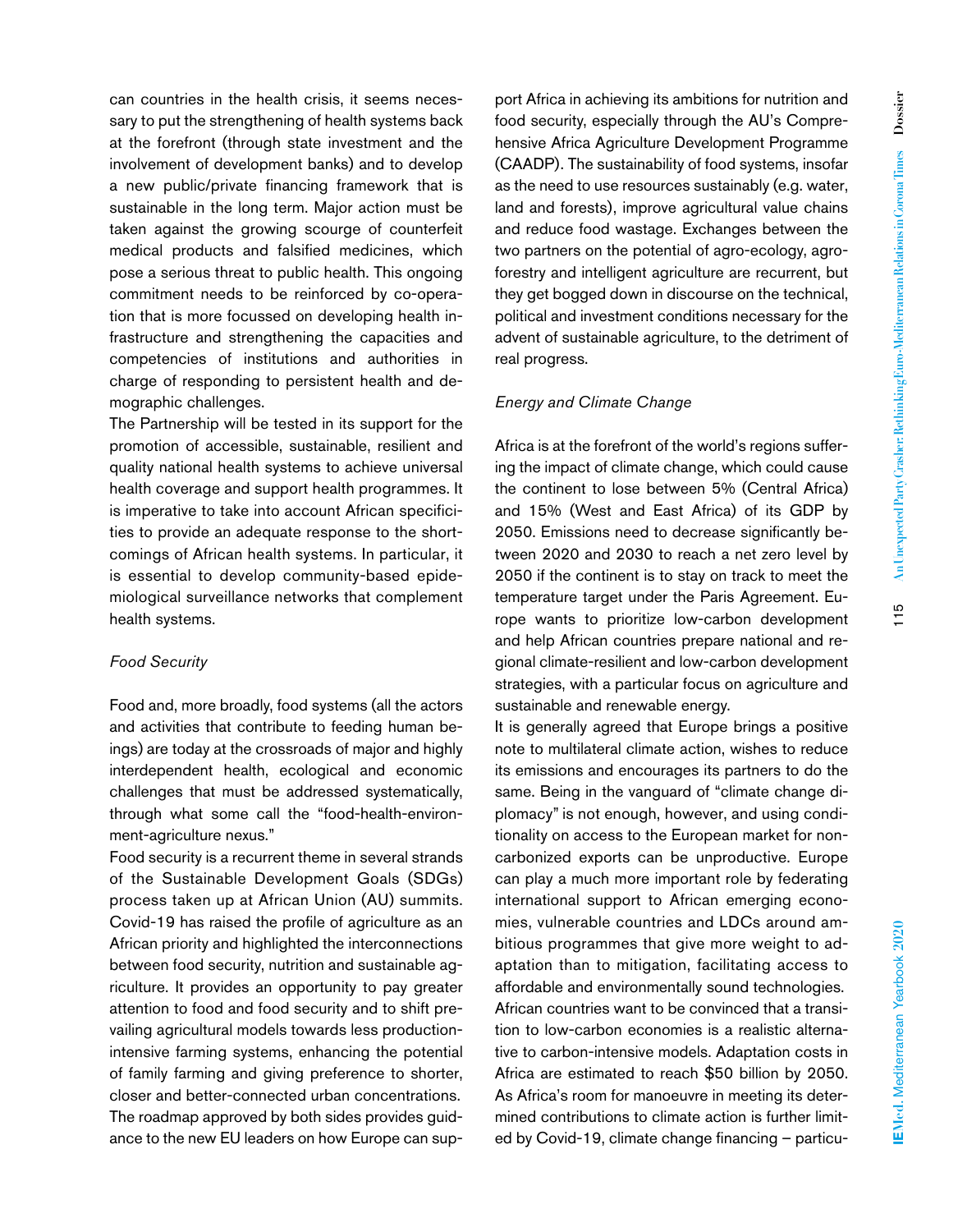larly through the Green Fund – is crucial for African countries. There is a need to develop proposals for the transfer of affordable and accessible climate change mitigation and adaptation technologies to trigger the desired systemic changes in agricultural and industrial systems.

#### *Trade and Regional Value Chains*

One of Africa's immediate challenges is to make the construction of the Continental Free Trade Area (AfCFTA) a reality in order to bolster intra-African trade. This zone, which came into being in 2020, is in the process of forging its pillars (establishment of lists of tariff concessions, rules of origin, non-tariff barriers, liberalization of services) … It will soon start negotiations on weighty matters: intellectual property, competition policies, e-commerce… without which the commitments of the first phase could not go very far. Essential for Africa's prosperity, this zone will also be a test for Europe insofar as its willingness to go further within the framework of Free Trade Agreements than the Economic Partnership Agreements (EPAs), which are losing momentum.

Today, trade regimes have been diversified: Euro-Mediterranean Association Agreements and prospects for deeper integration (North Africa), EPAs (ECOWAS-Mauritania, and Southern Africa), Everything But Arms (EBA in Southern and Eastern Africa), Generalised System of Preferences (GSP), Most Favoured Nation. The partners – the African Regional Economic Communities, the AU Commission and the EU – must all work to avoid political fragmentation in their support for these processes. The new Partnership should aspire to lend renewed impetus to the exchanges between the two partners. Development needs, asymmetrical liberalization and regional preference are cornerstones on which the new architecture of trade in goods and services in the region should be built. The promotion of joint investments would facilitate the connection of the two partners' production systems and their productive integration with a view to aligning the partners' strategies in the global and regional value chain system.

But trade and investment are not an end in themselves. They are a means to promote better policy interactions, boost economic ties, stimulate innova-

tion and anticipate upcoming economic transformations. Once the pandemic is over, the global economy will be increasingly regulated by digital technologies. Covid-19 has already accelerated the digitization of both the supply chain and the consumer journey in developed markets. These changes should not exclude Africa from future sources of growth and development. Africa still faces major challenges in reaping the full benefits of digital technologies. 76% of the population has a mobile phone subscription but only 25% of Africans currently use the internet and 4G penetration on the continent is still low. The EU-AU Summit in Vienna in December 2018 established guidelines for cooperation between the two continents regarding the digital economy and contributing to the realization of an African single digital market. The current economic situation calls for increased mobilization of the necessary resources to attain – within an acceptable timeframe – the objectives outlined in the four established priorities: affordable broadband, skills in the digital era, digital entrepreneurship, and online services and the data-based economy.

#### *Regulation of Migration and Mobility*

European migratory policy, already complex in its conception and implementation, was the subject of profound controversy and virulent contestation from several Member States before the Covid-19 crisis. The pandemic was likely to provide 'arguments' for the opponents of an already poorly developed policy who sought to protect Europe's borders from external danger. Some countries have taken advantage of Covid-19 to carry out migration measures not permitted by the European framework and without establishing a link between immigration and the pandemic. European migration policy, in its most humanitarian version – that of refugee protection –, has been shaken by the pandemic and the return of national borders. The impact of this crisis on migration will hardly be neutral; hence, attitudes, policies and actions in this area, which is essential for defining a balanced and mutually supportive partnership, must be changed.

In various declarations, leaders from the two continents have pledged to take action to combat illegal immigration, strengthen the link between migration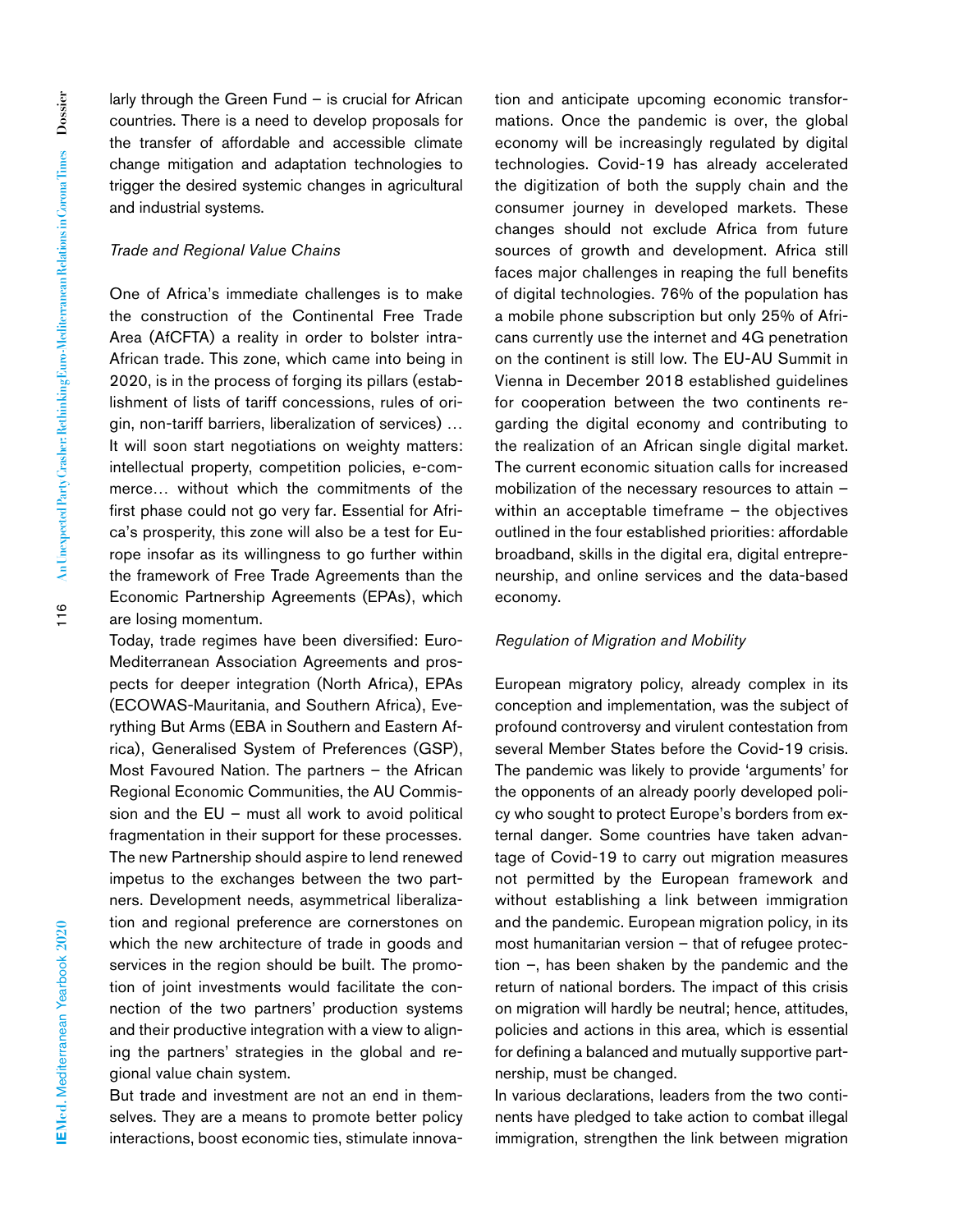and development, and advance in setting up structures for legal migration. The two partners are far from providing an integrated response to this issue. An imbalance persists between the actions of the EU Mediterranean Task Force to prevent and reduce illegal migration flows and efforts to create safe and legal migration channels. The deep divisions among EU Member States on how to address this migration crisis, in particular over their respective shares in hosting refugees, is hampering the reform of EU migration policy.

# Covid-19 offers an opportunity to establish a more balanced and pragmatic partnership serving the joint interests of Europe and Africa

The risks of resumption of population movements observed in the Mediterranean region encourage further reflection on a new migration policy that is more innovative, effective and concerned with the rights of refugees. A policy that would benefit from sufficient resources and political leadership to tackle the problem and encourage countries to cooperate more fully in addressing the complete range of migration's positive and negative effects on sustainable economic, social and environmental development for all in countries of origin and destination.

#### **Conclusion**

Covid-19 offers an opportunity to establish a more balanced and pragmatic partnership serving the joint interests of Europe and Africa. To move in this direction, both partners will need to follow up on the good intentions expressed at the previous EU-Africa Summit. In particular, they will have to define new engagement mechanisms that involve the private sector and civil society. But the main challenge will nonetheless be for the partners to find a way to address these issues effectively and as a united front, despite the political turmoil and tensions caused by conflict and fragility. Part of the

global turmoil concerns Europe's neighbourhood and involves other equally important world players. Its effects on post-Summit political processes could be particularly disruptive. Crises, such as those in the Sahel and Libya, or the economic and financial fallout from Covid-19, have created divisions that could complicate the outcome of the partnership processes.

Are both partners ready to implement a new Partnership model? The question remains open. Given the Libyan crisis in the Mediterranean, as well as the Sahel and Horn of Africa crises and the muscular approaches accompanying them, it is possible that the concerns and plays of the major powers or second-tier regional actors will dominate the agenda of Euro-African relations and that political energies will be diverted away from global development objectives in favour of crisis management. The Covid-19 crisis offers an opportunity to think and act differently. The joint efforts that would be deployed for a real exit from this systemic crisis would contribute to the advent of human security and regional solidarity between the two continents. The persistence of the epidemic further underlines the interdependence of vulnerabilities and the need for a rigorous, comprehensive and sustainable Partnership framework, centred on getting the two continents out of the limbo of a string of risks which, in many respects, could be the primary factor in losing the privileged nature of the Euro-African Partnership over the other partnerships that Africa is establishing (for instance, China and Japan, to cite only the most prominent).

Well before the scale of the Covid-19 crisis was fully recognized, leaders from both continents had agreed to deepen their cooperation and political dialogue. The scope of Covid-19's devastating effects will become clearer in 2021. In addition to health and humanitarian concerns, many have expressed fears for the stability, state consolidation and security of the region. Covid-19 calls for a different set of reactions than usual. The long-term aspects of this crisis require policies of resilience beyond immediate measures of economic, social or financial support. In the face of the current crisis, the future Summit will have to deploy resources of ingenuity to materialize a response that is commensurate with the scale of the challenge and translate it into coordinated, concerted decisions.